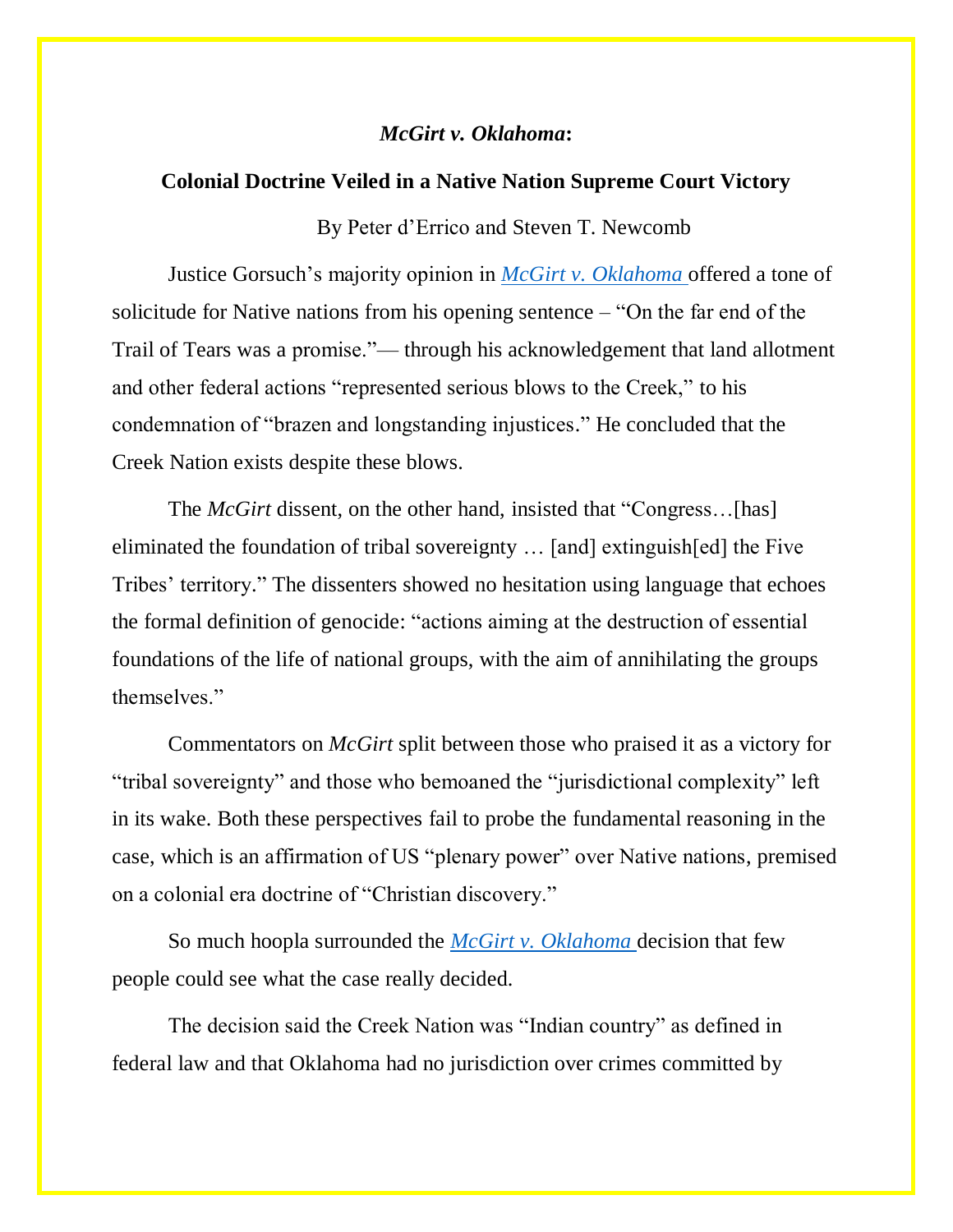Native persons in Creek territory. Lots of people were thrilled to read Justice Gorsuch's opening line, "On the far end of the Trail of Tears was a promise."

The temptation was great to think *McGirt* closed the door on the genocidal era of "Indian Removal." But *McGirt* didn't close that door. In the language of federal Indian law, when it said Creek lands are part of "Indian country" it meant they are subject to the US *Major Crimes Act*. That was the legal question in the case.

Despite the hoopla about a "landmark decision," *McGirt* **did not transform federal Indian law**. In fact, *McGirt* upheld the key federal Indian law doctrine of US domination over Native nations and peoples — the doctrine called "congressional plenary power." It said the Creek Nation existed because Congress had not (yet) "disestablished" it.

As the majority opinion itself pointed out, it was reaffirming the "plenary power" claim of US domination asserted by the Supreme Court "long ago":

*This Court long ago held that the Legislature [Congress] wields significant constitutional authority when it comes to tribal relations, possessing even the authority to breach its own promises and treaties.*

The majority and dissent in *McGirt* agreed about this fundamental point of law. They both said the US Congress can do as it wishes with Native nations, peoples, and lands. The only difference between the majority and dissent was whether Congress had or had not "disestablished" the Creek nation. The dissent said yes. The majority said no.

To make the fundamental point clear, the majority said Congress could do the dirty deed whenever it wished, citing the 1903 Supreme Court decision, *Lone Wolf v. Hitchcock,* as precedent: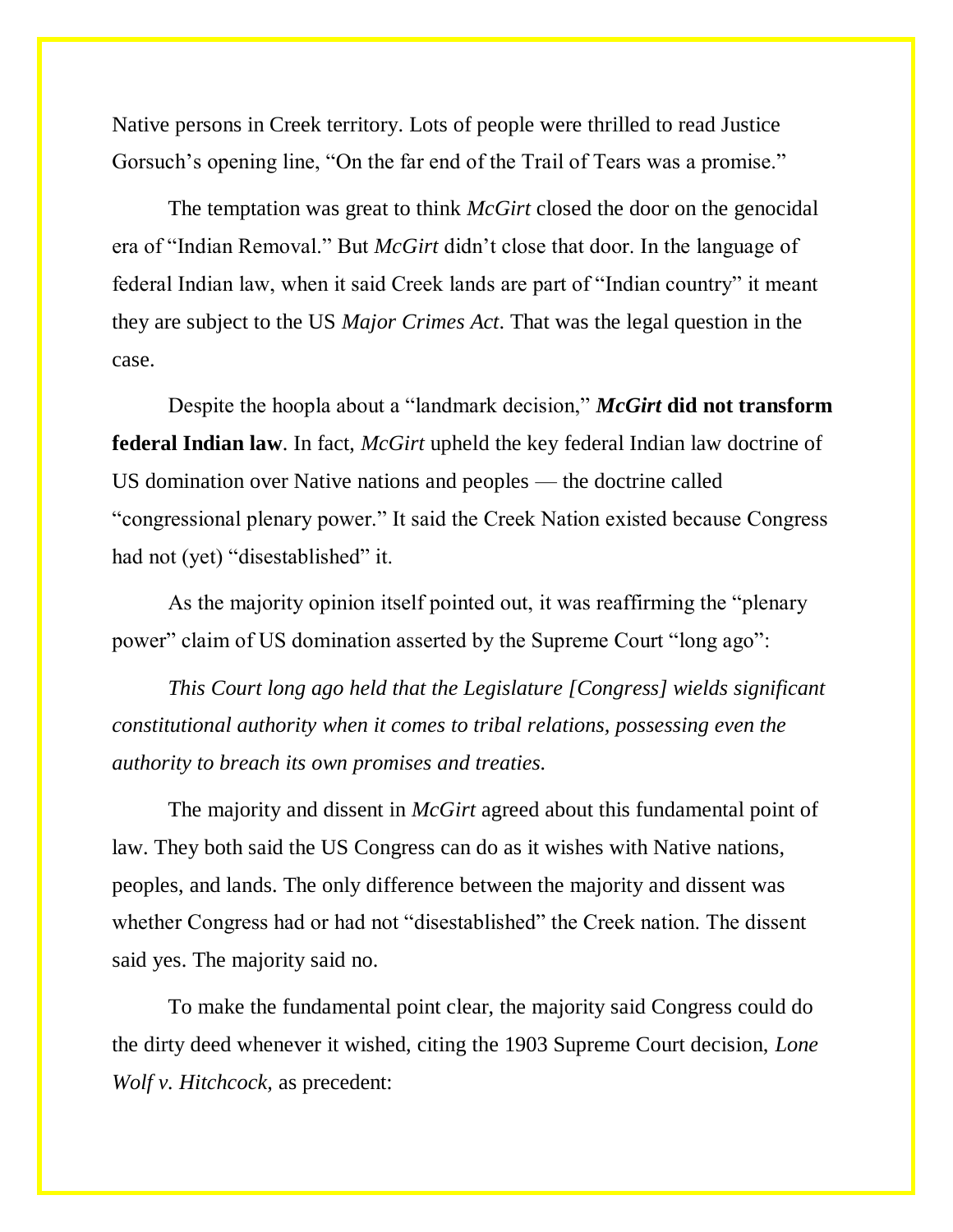*…of course, …Congress remains free to [take action]… about the lands in question at any time. It has no shortage of tools at its disposal.*

Anyone who reads the McGirt decision can see the underlying and unchanged claim of US domination over Native peoples, even with rose-colored glasses.

The doctrine of "plenary power" is rooted in an 1823 US Supreme Court decision, *[Johnson v. McIntosh](https://supreme.justia.com/cases/federal/us/21/543/)*, where the court adopted the  $15<sup>th</sup>$  century doctrine that a "discovery" of "heathens" by "Christian people" resulted in a US title of "ultimate dominion" over all Native lands. *Johnson* said that "natives, who were heathens" were "merely occupants" in their lands, subject to US power as the "owner" of the lands.

The *Johnson* decision has never been overruled. In fact, the Supreme Court reaffirmed "Christian discovery" in 1955, in *[Tee-Hit-Ton v. US](https://supreme.justia.com/cases/federal/us/348/272/)*, only a year after it overturned the equally noxious doctrine of "separate but equal" in *[Brown v. Board](https://supreme.justia.com/cases/federal/us/347/483/)  [of Education](https://supreme.justia.com/cases/federal/us/347/483/)*. The US legal brief in *Tee-Hit-Ton* explicitly argued that the US held title to Native lands based on "discovery" of lands of "heathens and infidels" by "Christian nations." The court agreed, saying, "The tribes …[hold] lands after the coming of the white man…[by] permission from the whites to occupy."

Gorsuch's opinion in *McGirt* pointed to Creek Nation Treaties that "solemnly guarantied" a "permanent home to the whole Creek nation… [where no] State or Territory [shall] ever have a right to pass laws for the government of such Indians, …they shall be allowed to govern themselves." But, following from the foundational premise of "Christian discovery," the opinion said the Creek Nation is under the jurisdiction of the federal [Major Crimes Act](https://www.law.cornell.edu/uscode/text/18/1153) enacted by Congress using its so-called "plenary power" over "Indians" to impose US criminal jurisdiction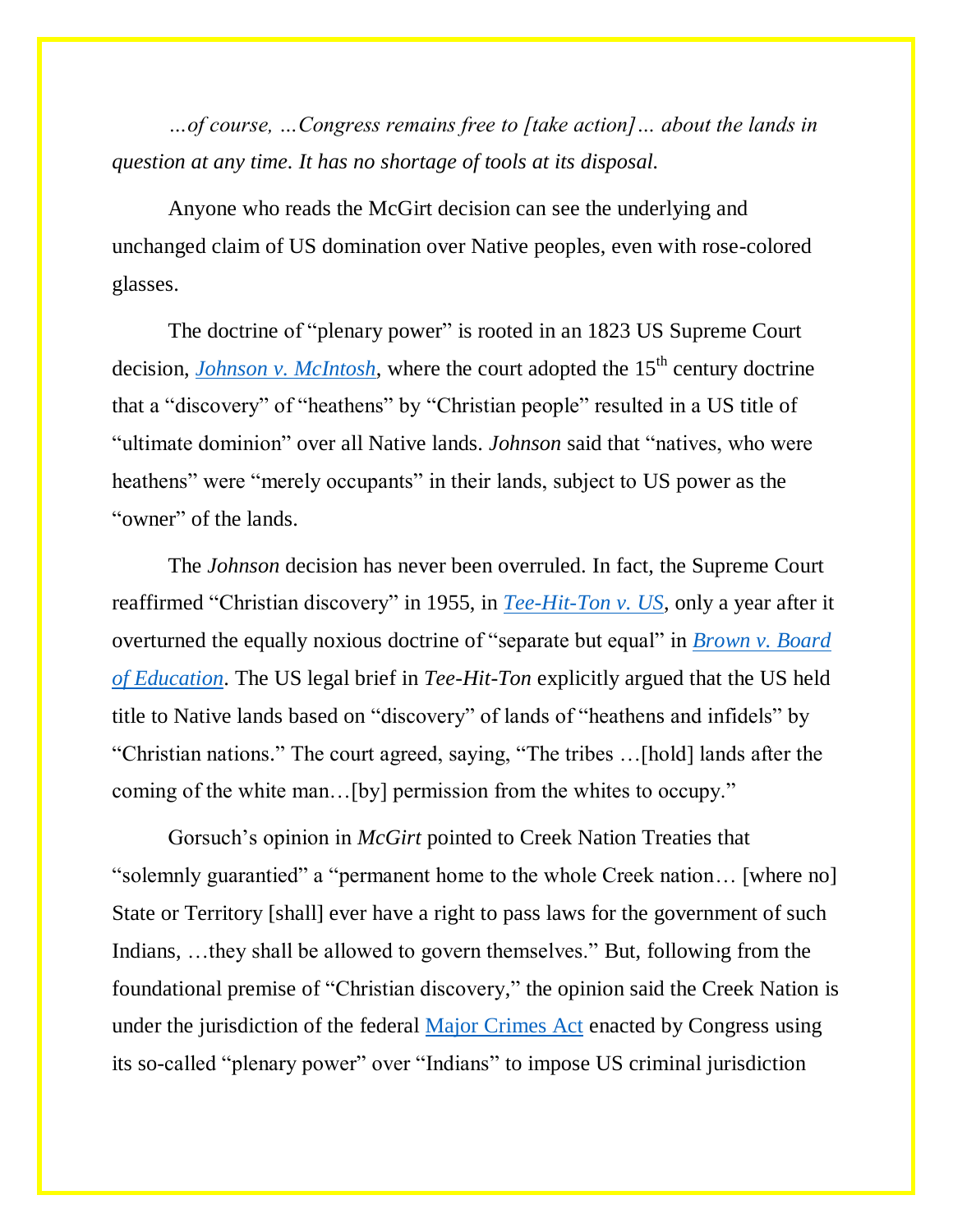over certain offenses committed by a Native person against another Native person in "Indian country."

The only difference between majority and dissent in *McGirt* is that the majority said Congress has not *yet* "extinguished" the Creek Nation and it is therefore "Indian country," while the dissent said Creek extinguishment had been accomplished in a series of federal actions. The majority and dissent each affirmed the "overriding power" of Congress over Native nations and peoples. As Gorsuch said in conclusion, "If Congress wishes to withdraw its promises, it must say so."

Neither Gorsuch nor the dissent said clearly on what basis they claimed Congress has such overriding power. Gorsuch cited the 1903 decision, *[Lone Wolf](https://supreme.justia.com/cases/federal/us/187/553/)  [v. Hitchcock](https://supreme.justia.com/cases/federal/us/187/553/)*, to say, "This Court long ago held that the Legislature wields significant constitutional authority when it comes to tribal relations, possessing even the authority to breach its own promises and treaties." Gorsuch elided the fact that the *Lone Wolf* decision was premised not on constitutional law but on *Johnson v. McIntosh*. A dozen other citations in the opinion also trace back to the *Johnson* decision.

Gorsuch invoked Christian discovery in a more cryptic citation purporting to explain why the US can "allow non-Indian settlers to own land on [a] reservation." He wrote, "It isn't so hard to see why" and explained that federal homesteader patents "transferred legal title" to Creek land. He then cited "3 E. Washburn, American Law of Real Property \*521–\*524."

This reference is to a chapter in Emory Washburn's 1868 *[A Treatise on the](https://www.google.com/books/edition/A_Treatise_on_the_American_Law_of_Real_P/3c8DAAAAQAAJ?sa=X&ved=2ahUKEwjrpb-E3cPqAhUxxoUKHSCqDiQQiqUDMBV6BAgHEBY)  [American Law of Real Property](https://www.google.com/books/edition/A_Treatise_on_the_American_Law_of_Real_P/3c8DAAAAQAAJ?sa=X&ved=2ahUKEwjrpb-E3cPqAhUxxoUKHSCqDiQQiqUDMBV6BAgHEBY)* discussing "title by public grant." The chapter begins with a discussion of "the discovery and settlement of this country by Europeans" and says, "Nor has any title, beyond the right of occupation, been recognized in the native tribes by any of the European governments or their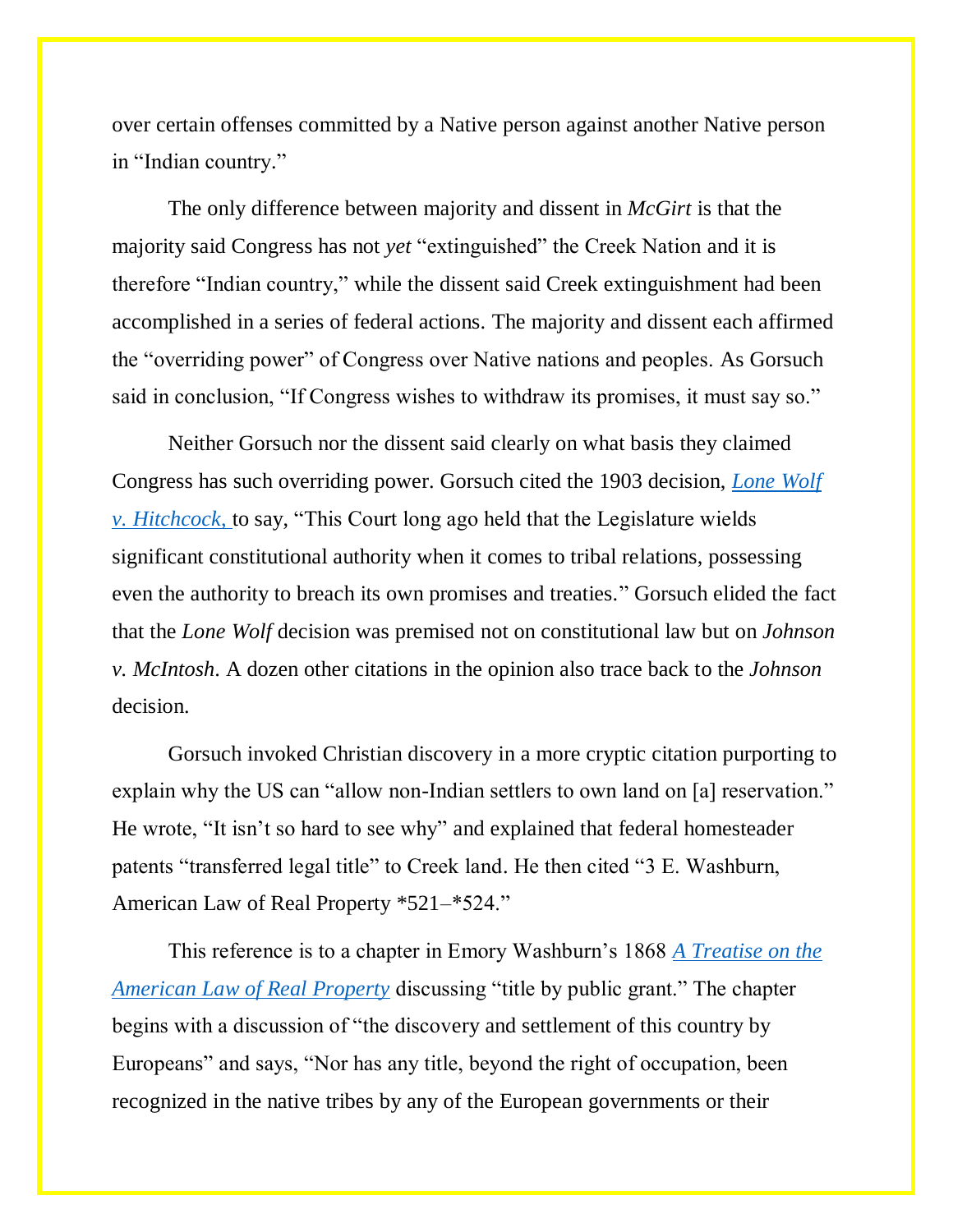successors, the Colonies, the States, or the United States. The law in this respect seems to have been uniform with all the Christian nations that planted colonies here. They recognized no seisin [ownership] of lands on the part of Indian dwellers upon it." Washburn then says, "The sovereignty and general property of the soil …were claimed …by right of discovery." This sentence carries a footnote to *Johnson v. McIntosh*.

Gorsuch's use of a nineteenth century law treatise to reference "discovery" by "Christian nations" is subtle, more subtle by far than Justice Ginsburg, whose opinion in *[City of Sherrill v. Oneida Indian Nation \(2005\)](https://supreme.justia.com/cases/federal/us/544/197/#F1)* rejected Oneida land title by saying, "Under the 'doctrine of discovery,' fee title to the lands occupied by Indians when the colonists arrived became vested in the sovereign—first the discovering European nation and later the original States and the United States." (Ginsburg avoided saying "*Christian* discovery.")

Simply put, the presumption throughout *McGirt* is that Congress has the right to breach Native Treaty obligations and "extinguish" Native nations, if only it does so "clearly." The fact that *McGirt* ruled in favor of continuing Creek Nation existence provides an excuse for not looking into the doctrinal basis of the decision. But make no mistake; *McGirt* rests on the doctrine of a US claim of "dominion" over the existence of "heathens and infidels."

We examined the *McGirt* decision in detail from the perspective of the original free and independent existence of Native Nations in a three-part presentation on [Redthought.org,](https://redthought.org/) moderated by former Yakama Chairman JoDe Goudy: "The Domination System Veiled within a Native Supreme Court Victory." A preview is available [here.](https://www.youtube.com/watch?v=3JtWucnwpKg&feature=emb_logo)

*Peter d'Errico is Professor of Legal Studies Emeritus, University of Massachusetts / Amherst. He graduated from Yale Law School in 1968 and was*